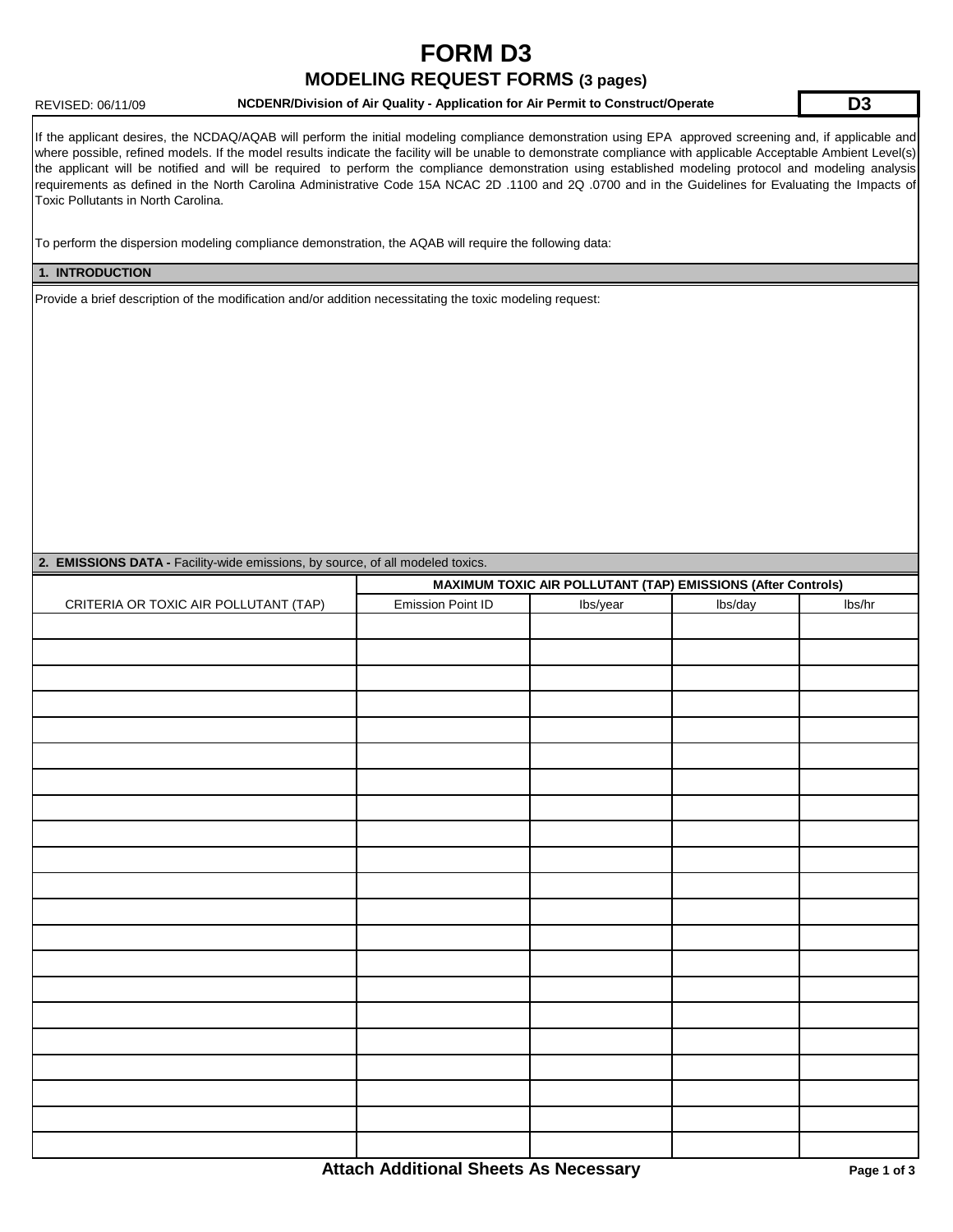## **FORM D3 MODELING REQUEST FORMS**

#### REVISED: 06/11/09 **D3 NCDENR/Division of Air Quality - Application for Air Permit to Construct/Operate**

| <b>3. SOURCE DATA</b>                                                                                                                                                                   | Source data requirements are based on the appropriate source classification. Each emission source is<br>classified as a point, area, or volume source. Note: For fugitive area or volume source data, contact<br>DAQ/AQAB. |  |  |  |  |  |  |
|-----------------------------------------------------------------------------------------------------------------------------------------------------------------------------------------|----------------------------------------------------------------------------------------------------------------------------------------------------------------------------------------------------------------------------|--|--|--|--|--|--|
| <b>POINT SOURCE</b>                                                                                                                                                                     | <b>STACK DATA</b>                                                                                                                                                                                                          |  |  |  |  |  |  |
| <b>Emission Point ID</b>                                                                                                                                                                |                                                                                                                                                                                                                            |  |  |  |  |  |  |
| <b>Stack Description</b>                                                                                                                                                                |                                                                                                                                                                                                                            |  |  |  |  |  |  |
| Stack Height (ft or m) - AGL                                                                                                                                                            |                                                                                                                                                                                                                            |  |  |  |  |  |  |
| Stack Temperature (°F or °K)                                                                                                                                                            |                                                                                                                                                                                                                            |  |  |  |  |  |  |
| Stack Exit Velocity (ft/s or m/s)                                                                                                                                                       |                                                                                                                                                                                                                            |  |  |  |  |  |  |
| Stack Diameter (ft or m)                                                                                                                                                                |                                                                                                                                                                                                                            |  |  |  |  |  |  |
| Stack Base Elevation (ft) - MSL                                                                                                                                                         |                                                                                                                                                                                                                            |  |  |  |  |  |  |
| Stack UTM Coordinates (m)<br>E                                                                                                                                                          |                                                                                                                                                                                                                            |  |  |  |  |  |  |
| NAD version 27 / 83 (circle one)<br>N                                                                                                                                                   |                                                                                                                                                                                                                            |  |  |  |  |  |  |
| Zone                                                                                                                                                                                    |                                                                                                                                                                                                                            |  |  |  |  |  |  |
| 'OR!<br>$^{\circ}$ N<br>Latitude                                                                                                                                                        |                                                                                                                                                                                                                            |  |  |  |  |  |  |
| $\degree$ W<br>Longitude                                                                                                                                                                |                                                                                                                                                                                                                            |  |  |  |  |  |  |
| Rain Cap? (Y/N)                                                                                                                                                                         |                                                                                                                                                                                                                            |  |  |  |  |  |  |
| Vertical Stack? (Y/N)                                                                                                                                                                   |                                                                                                                                                                                                                            |  |  |  |  |  |  |
|                                                                                                                                                                                         |                                                                                                                                                                                                                            |  |  |  |  |  |  |
| <b>AREA SOURCE</b>                                                                                                                                                                      | <b>AREA SOURCE DATA</b>                                                                                                                                                                                                    |  |  |  |  |  |  |
| (contact DAQ for clarification of<br>input data requirements)                                                                                                                           | (for each area source, submit a separate detailed description of the area source, to include<br>dimensions of the area and elevations. Also include source on site map.)                                                   |  |  |  |  |  |  |
| <b>Emission Point ID</b>                                                                                                                                                                |                                                                                                                                                                                                                            |  |  |  |  |  |  |
| Source Description                                                                                                                                                                      |                                                                                                                                                                                                                            |  |  |  |  |  |  |
| Area Source Height (ft or m) - AGL                                                                                                                                                      |                                                                                                                                                                                                                            |  |  |  |  |  |  |
| Area Source Length (ft or m)                                                                                                                                                            |                                                                                                                                                                                                                            |  |  |  |  |  |  |
| Area Source Width (ft or m)                                                                                                                                                             |                                                                                                                                                                                                                            |  |  |  |  |  |  |
| Source Base Elevation (ft) - MSL                                                                                                                                                        |                                                                                                                                                                                                                            |  |  |  |  |  |  |
| Е<br>Area Source UTM Coordinates (m)                                                                                                                                                    |                                                                                                                                                                                                                            |  |  |  |  |  |  |
| NAD version 27 / 83 (circle one)<br>N                                                                                                                                                   |                                                                                                                                                                                                                            |  |  |  |  |  |  |
| Zone                                                                                                                                                                                    |                                                                                                                                                                                                                            |  |  |  |  |  |  |
| 'OR!<br>$^{\circ}$ N<br>Latitude                                                                                                                                                        |                                                                                                                                                                                                                            |  |  |  |  |  |  |
| $^{\circ}$ W<br>Longitude                                                                                                                                                               |                                                                                                                                                                                                                            |  |  |  |  |  |  |
|                                                                                                                                                                                         |                                                                                                                                                                                                                            |  |  |  |  |  |  |
| <b>VOLUME SOURCE</b>                                                                                                                                                                    |                                                                                                                                                                                                                            |  |  |  |  |  |  |
| (contact DAQ for clarification of<br>input data requirements)                                                                                                                           | <b>VOLUME SOURCE DATA</b><br>(for each volume source, submit a separate detailed description of the volume source, to<br>include dimensions of the volume source where emissions begin to disperse.)                       |  |  |  |  |  |  |
| <b>Emission Point ID</b>                                                                                                                                                                |                                                                                                                                                                                                                            |  |  |  |  |  |  |
| Source Description                                                                                                                                                                      |                                                                                                                                                                                                                            |  |  |  |  |  |  |
| Volume Source Height (ft or m) - AGL                                                                                                                                                    |                                                                                                                                                                                                                            |  |  |  |  |  |  |
| Volume Source Length (ft or m)                                                                                                                                                          |                                                                                                                                                                                                                            |  |  |  |  |  |  |
| Volume Source Bldg Height (ft or m)                                                                                                                                                     |                                                                                                                                                                                                                            |  |  |  |  |  |  |
| Source base Elevation (ft) - MSL                                                                                                                                                        |                                                                                                                                                                                                                            |  |  |  |  |  |  |
| Volume Source UTM Coordinates (m)<br>Е                                                                                                                                                  |                                                                                                                                                                                                                            |  |  |  |  |  |  |
| NAD version 27 / 83 (circle one)<br>N                                                                                                                                                   |                                                                                                                                                                                                                            |  |  |  |  |  |  |
| Zone                                                                                                                                                                                    |                                                                                                                                                                                                                            |  |  |  |  |  |  |
| $C_{-1}$<br>$\overline{\circ}$ N<br>Latitude                                                                                                                                            |                                                                                                                                                                                                                            |  |  |  |  |  |  |
| $^{\rm o}$ W<br>Longitude                                                                                                                                                               |                                                                                                                                                                                                                            |  |  |  |  |  |  |
| Kelvin (degrees)= $273 + ((°F-32) \times 5/9)$<br>AGL- Above Ground level<br>ft-feet<br>m/s- meters per second<br>UTM- Universal Transverse Mercator<br>MSL- Mean Sea Level<br>m-meters |                                                                                                                                                                                                                            |  |  |  |  |  |  |